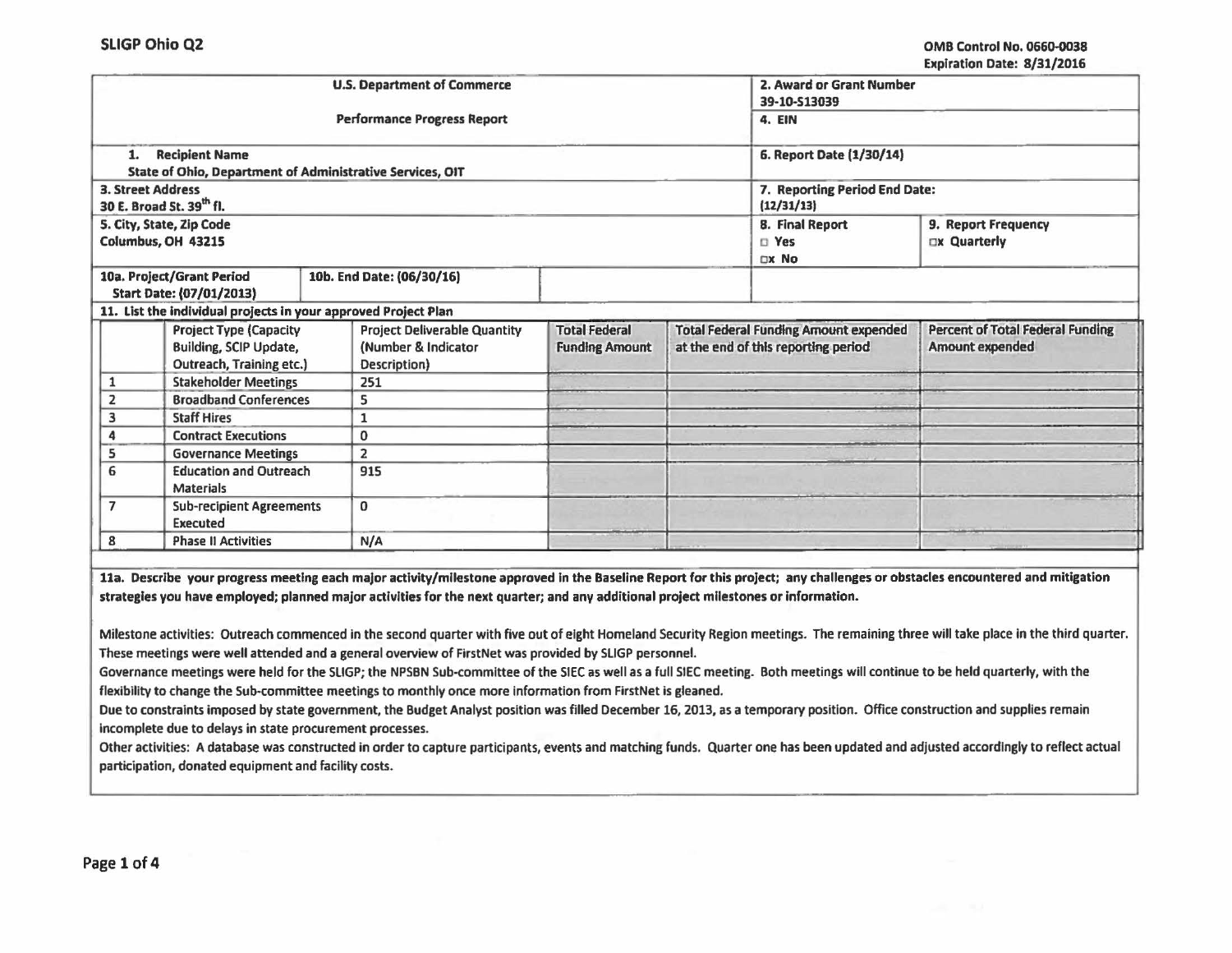llb. If the project team anticipates requesting any changes to the approved Baseline Report in the next quarter, describe those below. Note that any substantive changes to the Baseline Report must be approved by the Department of Commerce before implementation.

A revised budget was submitted to the SLIGP team at NTIA and we are awaiting formal approval. This was done in order to reflect shifting personnel costs to contractors and adjustments in other categories.

llc. Provide any other Information that would be useful to NTIA as it assesses this project's progress.

We forged ahead with our own marketing materials for power point slides and handouts. It has been difficult to properly brand Ohio SLIGP due to perceived conflicts with utilizing the FirstNet Ohio name. Until this is settled by FirstNet, business cards, brochures and website development are on hold.

ltd. Describe any success stories or best practices you have Identified. Please be as specific as possible.

Our outreach presentations to the Homeland Security Regions throughout the state have been successful in engaging stakeholders to the process. We have encouraged feedback and participation and continue to identify key personnel from each individual county.

12. Personnel

12a. If the project is not fully staffed, describe how any lack of staffing may impact the project's time line and when the project will be fully staffed. A temporary Budget Analyst was hired December 16, 2013. Because this is a temporary position, we were unable to handpick a candidate as the state administrative office sends temps to the requesting divisions. There are anticipated challenges in retention and retraining due to the temporary nature of this position.

At this time and throughout the quarter, the Project Manager and the MARCS grant coordinator have been able to complete any necessary tasks.

12b. Staffing Table

| <b>Job Title</b>            | FTE <sub>%</sub> | <b>Project(s) Assigned</b>                                  | Change                            |  |
|-----------------------------|------------------|-------------------------------------------------------------|-----------------------------------|--|
| <b>SWIC</b>                 | 0.33             | Spends 30% of FTE on SLIGP activities                       | Continued work on<br><b>SLIGP</b> |  |
| <b>Project Manager</b>      | 1.0              | Provide oversight of all SLIGP project activities           | Continued work on<br><b>SLIGP</b> |  |
| <b>Outreach Coordinator</b> | 1.0              | Provide marketing and outreach for SLIGP project activities | Continued work on<br><b>SLIGP</b> |  |
| <b>Budget Analyst</b>       | 1.0              | Grant Reporting of all account activities.                  | Started work on SLIGP             |  |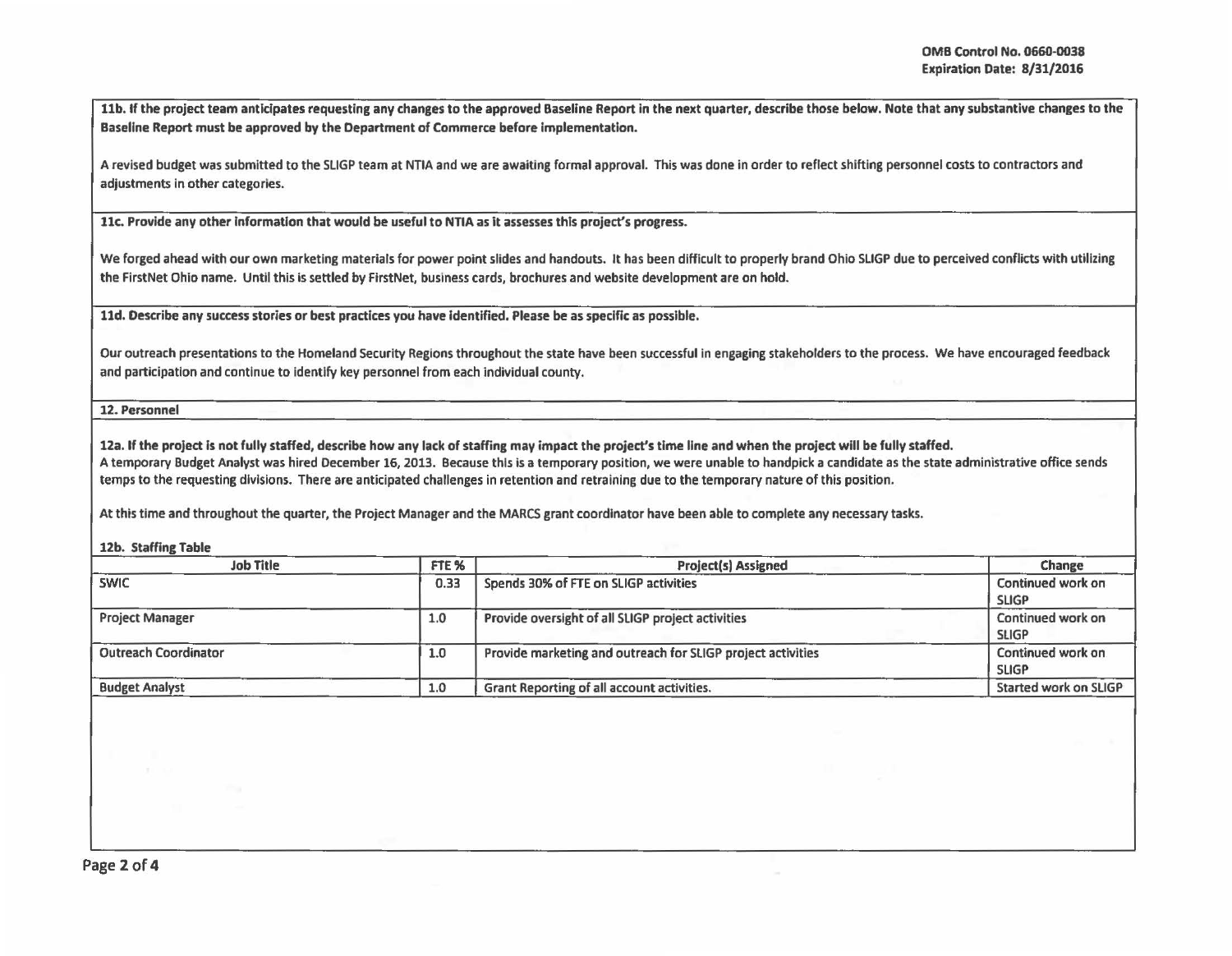## 13. Subcontracts (Vendors and/or Subrecipients)

13a. Subcontracts Table - Include all subcontractors. The totals from this table must equal the "Subcontracts Total" in Question 14f.

| Name       | <b>Subcontract Purpose</b>           | Type<br>(Vendor/Subrec.) | RFP/RFQ<br>Issued<br>(Y/N) | Contract<br>Executed<br>(Y/N) | <b>Start</b><br>Date | End<br>Date | <b>Total Federal</b><br><b>Funds Allocated</b> | <b>Total Matching</b><br><b>Funds Allocated</b> | Project and % Assigned |
|------------|--------------------------------------|--------------------------|----------------------------|-------------------------------|----------------------|-------------|------------------------------------------------|-------------------------------------------------|------------------------|
| <b>TBD</b> | Website development                  | Vendor                   | N                          | N                             | <b>TBD</b>           | TBD         | \$140,000                                      | \$0                                             | N/A                    |
| <b>TBD</b> | Legal assistance with<br><b>MOUs</b> | Vendor                   | N                          | N                             | <b>TBD</b>           | TBD         | \$36,000                                       | \$0                                             | N/A                    |
| <b>TBD</b> | <b>SCIP Consultant</b>               | Vendor                   | N                          | N                             | <b>TBD</b>           | TBD         | \$30,000                                       | \$0                                             | N/A                    |
| <b>TBD</b> | <b>Data Collection</b>               | Vendor                   | N                          | N                             | <b>TBD</b>           | <b>TBD</b>  | \$255,000                                      | \$0                                             | N/A                    |
| TBD        | Phase II Support                     | Vendor                   | N                          | N                             | <b>TBD</b>           | <b>TBD</b>  | \$400,000                                      | \$0                                             | N/A                    |

## 13b. Describe any challenges encountered with vendors and/or subrecipients.

In the second quarter, we have identified a data collection vendor and a website development media vendor. We will do an RFQ for the data collection vendor through state administrative services and a personal services contract for the website/media vendor.

## 14. Budget Worksheet

Columns 2, 3 and 4 must match your current project budget for the entire award, which Is the SF-424A on file. Only list matching funds that the Department of Commerce has already approved.

| <b>Project Budget Element (1)</b> | <b>Federal Funds</b><br>Awarded (2) | <b>Approved Matching</b><br>Funds (3) | <b>Total Budget</b><br>(4) | <b>Federal Funds</b><br>Expended (5) | <b>Approved Matching Funds</b><br>Expended (6) | <b>Total Funds Expended (7)</b> |
|-----------------------------------|-------------------------------------|---------------------------------------|----------------------------|--------------------------------------|------------------------------------------------|---------------------------------|
| a. Personnel Salaries             | \$775,816                           | \$104,253                             | \$880,599                  | \$24,424                             | \$5,689                                        | \$24,424                        |
| b. Personnel Fringe Benefits      | \$310,326                           | \$41,701                              | \$352,027                  | \$0                                  | \$0                                            | \$0                             |
| c. Travel                         | \$143,043                           | \$13,500                              | \$156,543                  | \$0                                  | \$0                                            | \$0                             |
| d. Equipment                      | \$0                                 | \$0                                   | 50                         | \$0                                  | \$0                                            | \$0                             |
| e. Materials/Supplies             | \$61,450                            | \$9,600                               | \$71,050                   | \$0                                  | \$0                                            | \$0                             |
| f. Subcontracts Total             | \$509,000                           | \$0                                   | \$509,000                  | \$0                                  | \$0                                            | \$0                             |
| g. Other                          | \$141,160                           | \$740,089                             | \$2,579,144                | \$0                                  | \$110,869                                      | \$0                             |
| Indirect                          | \$0                                 | \$0                                   | \$0                        | \$0                                  | \$0                                            | \$0                             |